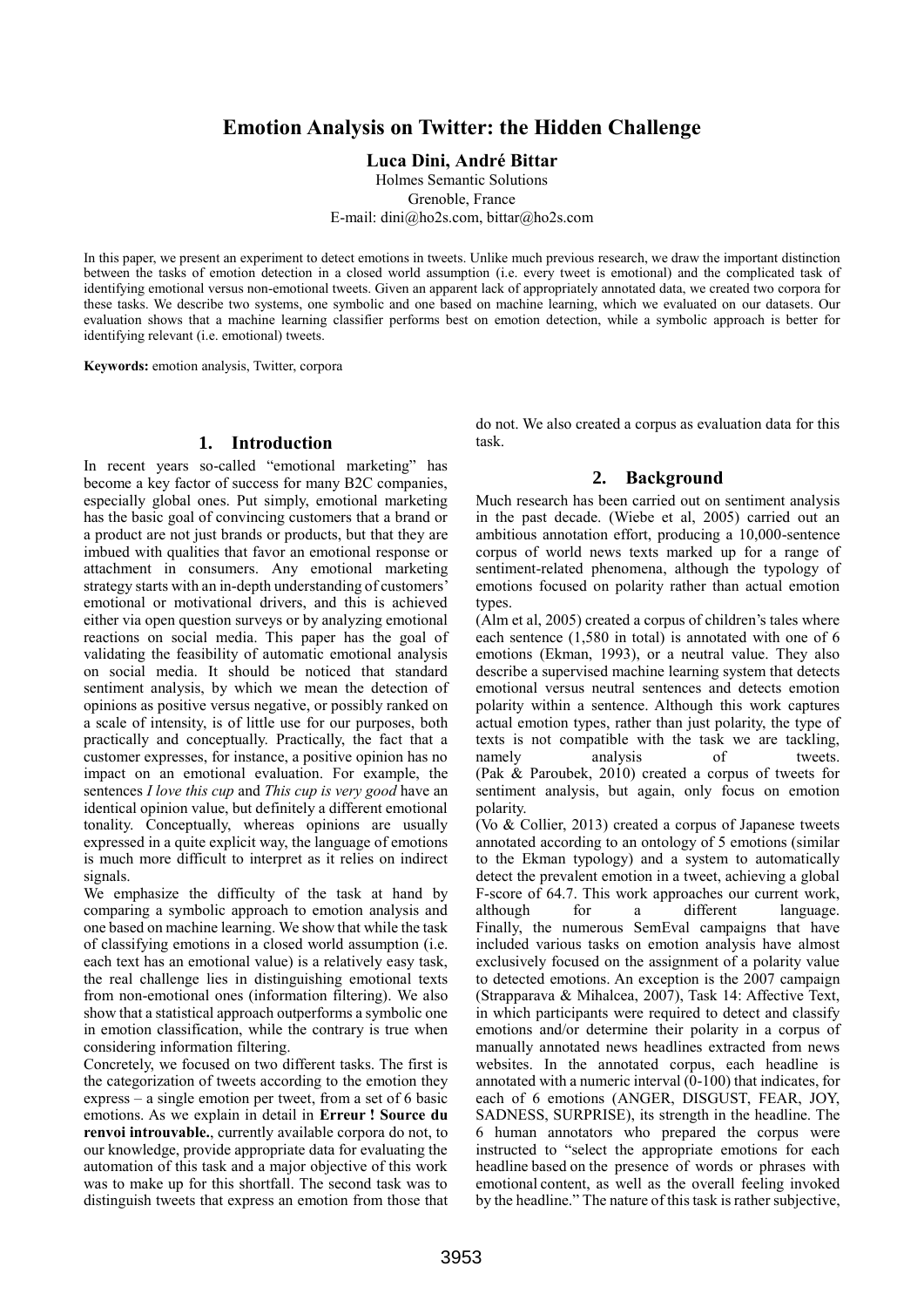relying on each annotator's interpretation of a given headline and their emotional response. Furthermore, requesting annotation over such a fine-grained interval for each emotion allows even further room for disagreement. This degree of subjectivity is reflected in the reported interannotator agreement (Pearson correlation coefficient) for the task, which "is not particularly high" (Strapparava & Mihalcea, 2007, p74) (an average agreement of 53.67<sup>1</sup> across the 6 emotions). The resulting "gold standard' corpus for this task is, therefore, not a reliable yardstick against which to evaluate system performance. Indeed, evaluation results for the participating systems were relatively quite low (F-scores ranging from 16.00 to 42.43). In terms of corpus preparation and experimental setup, our work has much in common with that of (Suttles & Ide, 2013) which uses hashtags (among other things) to build an emotion corpus (which is however not publically available). Whenever relevant in the course of this paper we will provide comparisons between their approach and our own. In light of previous work and as, to our knowledge, no suitable corpus for the task at hand exists, it was necessary for us to create a new corpus of tweets annotated for emotions for the evaluation of our system.

# **3. The Corpora**

### **3.1 A silver standard corpus for emotion classification in tweets**

The first corpus, which we will call the "Emotion Tweet Corpus for Classification" (henceforth, ETCC) is a "silver standard" in which each tweet is classified with a single emotion. In creating this corpus, the basic premise we relied on was that some Twitter users, when expressing emotions, also tag their message with emotional hashtags (Saif, 2012). Based on this assumption we tried to construct a corpus where tweets are classified according to the 6 emotional classes used in SemEval 2007 (ANGER, DISGUST, FEAR, JOY, SADNESS and SURPRISE) (Strapparava & Mihalcea, 2007). The choice of hashtag to be associated with emotions (one hashtag per emotion) was very important, as they needed to be common enough to allow the retrieval of a significant number of tweets, and be unambiguous: for instance for the emotion *surprise* we could not use the hashtag #surprise as it is semantically highly ambiguous (as an interjection – "Surprise!" – as a noun meaning something that surprises, an act of surprising, etc.). Instead, we opted for the unambiguous hashtag #astonished. The 6 emotion hashtags we used were #angry, #astonished, #disgusted, #happy, #sadness and #scared. The corpus collection phase was made much easier by the fact that since November 2014 (Zhuang, 2014), Twitter proposes a search interface not emphasizing recentness and allowing the retrieval of tweets since 2006: emotional hashtags could then be used as search keywords and the necessary number of tweets for each emotion was collected (20,000 per emotion) using the approach described in (Dickinson, 2015).

We then performed some filtering to remove inappropriate tweets (we call this "formal filtering"). We eliminated non-English tweets by specifying the language in the search query. We also removed tweets which were not composed of text (for example, by filtering out tweets that had a higher proportion of hashtags than other tokens). Tweets containing links to multimedia content were also filtered out, as in general the emotional hashtag in such tweets relates to the indicated media rather than the textual content of the tweet. After manual inspection we still noticed that the number of tweets containing an emotional tag but no emotional text was still high. We therefore applied a further filter (we call this "affect filtering") based on WordNet-Affect (Valitutti, 2004) – we indexed all contents with Lucene and then ran a fuzzy search selecting only tweets containing an emotional word from the WordNet-Affect lexicon. Figures for the resulting corpus are given in [Table](#page-1-0) 

| <b>SemEval</b><br>2007<br><b>Emotion</b> | Hashtag     | After<br>formal<br>filtering | After<br>affect<br>filtering |
|------------------------------------------|-------------|------------------------------|------------------------------|
| Anger                                    | #angry      | 8,738                        | 5,105                        |
| Surprise                                 | #astonished | 16,970                       | 8,635                        |
| Disgust                                  | #disgusted  | 14,508                       | 9,084                        |
| Jov                                      | #happy      | 3,574                        | 2,009                        |
| Sadness                                  | #sadness    | 3,364                        | 1,724                        |
| Fear                                     | #scared     | 10,525                       | 5,750                        |

<span id="page-1-0"></span>Table 1: figures for the corpus of emotion-classified tweets.

Finally, all hashtags appearing at the end of a tweet were removed and hashtags that occurred before the end of a tweet had their hash sign removed, as in such cases they are often used in the place of regular words. For example, after this step, the tweet in [a](#page-1-1) becomes the tweet in [b:](#page-1-2)

<span id="page-1-1"></span>a. #MoodSwings are a #symptom of being

#Bipolar. If you're #scared, #sad, #paranoid,or

#suicidal, there's help here: http://ow.ly/SByb6

<span id="page-1-2"></span>b. MoodSwings are a symptom of being Bipolar. If you're scared, sad, paranoid,or suicidal, there's help here: http://ow.ly/SByb6

Although the corpus was not created via a full manual annotation (hence its "silver" status), the criteria used for retrieving and selecting the texts were anchored in the actual textual forms of the tweets, as opposed to relying on highly subjective annotator judgements, as was the case in SemEval 2007.

The corpus collection method is similar to the one described in (Suttles & Ide, 2013), with the following differences:

- (Suttles & Ide, 2013) use emoticons and emoji
- They used the emotion categories of (Plutchik, 1980), as opposed to those of (Ekman, 1993).
- They used sets of hashtags rather than a single hashtag in order to increase recall. This expansion is fully justified in light of the fact that at the time a search interface to Twitter was not available for tweet selection. However, it is likely that it introduced noise (the authors do not report the set of hashtags used).

l

<sup>&</sup>lt;sup>1</sup> As calculated from the figures provided in Table 1 of

<sup>(</sup>Strapparava & Mihalcea, 2007, p72).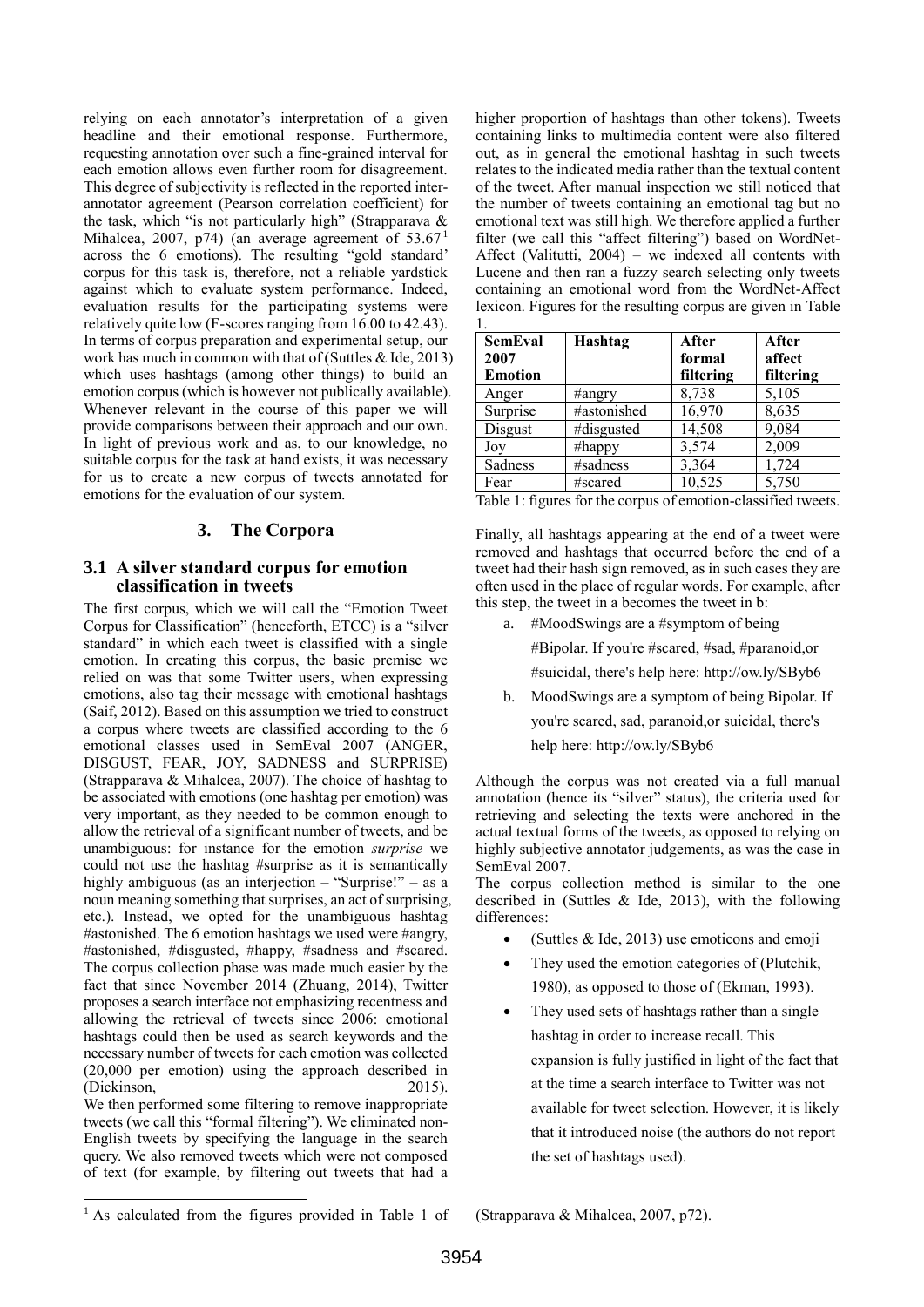In the normalization phase they eliminate the emotional word which caused the selection of the tweet. In our case we perform elimination only when the word is outside a syntactic context, as systematic elimination would break syntactic semi-wellformedness, thus negatively affecting symbolic analysis.

Overall, the dataset resulting from their approach is larger by roughly one order of magnitude. As for the proportions among different categories, they are unfortunately incomparable, given the difference in the two adopted emotion taxonomies.

#### **3.2 A gold standard corpus for tweet relevance**

Evaluating a system on a corpus composed only of emotional tweets hides the most challenging problem in real life applications, namely, the one of distinguishing, in a continuous stream of tweets, emotional tweets from nonemotional ones. In order to evaluate our system on this task, we collected a set of 1,250 tweets containing the keyword "iPhone 4" posted in the period from October  $1<sup>st</sup>$  2015 21:55:36 CEST to October 2nd 2015 12:05:32 CEST. These were manually annotated by a single English native speaker, according to their emotional content – emotional or not emotional. The annotator was instructed to mark as emotional all tweets that contained:

- an emotional lexical item,
- an emotional emoticon,
- an emotional internet slang expression,
- an emotional hashtag.

These annotation criteria are all based on the linguistic and other surface forms of the text and as such, make for an annotation task that relies as little as possible on the subjective judgement of the annotator. In the resulting corpus, the "Emotion Tweet Corpus for Relevance" (henceforth, ETCR) we noticed that only 9% of the tweets had some lexically realized emotional content, according to the annotators. We also observed that only 4% of this 9% had an emotional hashtag.<sup>2</sup>

# **4. The Machine Learning Approach**

The first test we ran, on the ETCC corpus, was to use a classifier to discern the emotion expressed in each tweet. The corpus was split via random sampling into 80% training and 20% test. We used a multiclass linear classifier associated with a Quasi Newton minimizer, under the Stanford NLP implementation. We paid particular attention to the feature selection process, and after several tests the best results were obtained with the following set of features:

 **Word**: the surface word form without normalization.

- **Lemma**: lemma and POS tag, as resulting from POS disambiguation.
- **Noun phrase**: we use the output of the dependency grammar to produce all possible well-formed noun phases. Noun phrases are passed to the classifier both as sequences of word forms and sequences of lemmas.
- **Dependencies**: a certain subset of grammatical dependencies is passed to the classifier as a set of triples. For instance (verb,SUBJ,noun), (verb,OBJ,noun), (noun,MOD,adj), etc. where parts of speech are obviously replaced by the relevant lemma (e.g. (hate,SUBJ,I), (have,OBJ,money)). As the grammar we use produces Stanford-style dependencies (Marneffe & Manning, 2008), the dependency features are close to a semantic representation.

For each tweet, the classifier assigns a probability for each emotion (the total probability mass being 1) and each tweet is assigned the emotion with the highest probability.

# **5. The Symbolic Approach**

Our symbolic approach to emotion annotation was carried out using our in-house system, SentiMiner, developed within the company over several years (Maurel et al, 2007; Bittar et al, 2014) as part of HOLMES, a hybrid NLP platform (Dini et al, 2013). Processing consists of 3 main stages that integrate into the usual pre-processing pipeline (sentence-detection, tokenization, part-of-speech tagging, morphological analysis and lemmatization, dependency parsing). These stages are: lexical tagging, token-based regular expression annotation, and dependency graph transformation. Each of these is described below.

**Lexical tagging with gazetteers:** The main lexical resource used in SentiMiner is a gazetteer of emotions (1,577 lemmas) automatically extracted from the WordNet Affect database. A mapping between the WordNet Affect emotions and the 6 basic emotions used for this experiment was established. Classes of emotions that did not have a coherent mapping were discarded. Classes that had multiple mappings were split. The resulting gazetteer used for this experiment contains 1,302 lemmas. Furthermore, a separate gazetteer of internet slang terms and their corresponding emotions (e.g.  $LOL = JOY$ , WTF = SURPRISE), containing 416 entries, was also used. This gazetteer was created from a list of internet slang terms<sup>3</sup> from which non-emotional terms were discarded, and each remaining term was manually attributed one of the 6 emotion values emotion

A third gazetteer was used to disambiguate lemmas that are

l 2 This step is also performed by (Suttles & Ide, 2013). However, they do not provide the percentage of relevant tweets, making comparison difficult.

<sup>3</sup> From the website http://www.noslang.com/dictionary/, consulted 10 October 2015.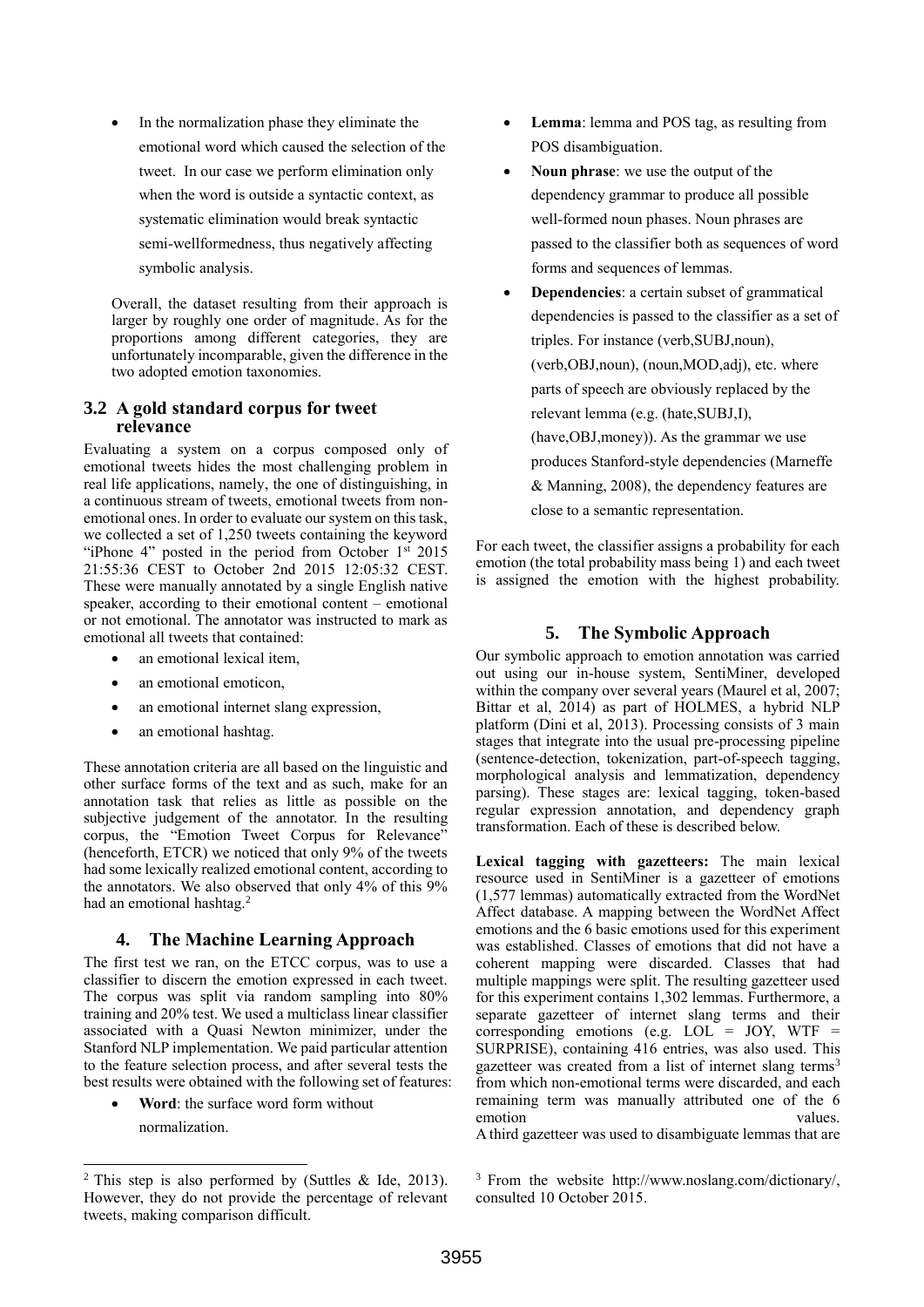only emotions when present with specific parts-of-speech. For example, "like" is an emotion as a verb, but not as a preposition; "close" is an emotion as an adjective or adverb, but not as a verb, etc. This gazetteer contains 1,547 emotion lemmas with their possible parts-of-speech. After part-of-speech tagging, all lexical items in the input text that have a lemma in one of the emotion gazetteers are tagged with their corresponding emotion and possible parts-of-speech.

**Token-based regular expression annotation** (cf Stanford TokensRegex (Chang & Manning, 2014)): After lexical tagging, a set of token-based grammar rules are first applied to correct emotion annotations based on possible parts-ofspeech. For example, the preposition *like* in *John eats like a pig* is not an emotion and is discarded. A further set of rules is used to process certain multi-word expressions that are able to be dealt with by a regular grammar without a deep syntactic analysis. These rules remove emotions from certain contexts, e.g. *close minded* (sic), *with respect to*, etc.

**Dependency graph transformation grammar** (using the Stanford Semgrex engine (Chambers et al., 2007)): After dependency parsing, the final step is the sequential application of a set of graph transformation grammars that mark relations between emotion words and their arguments. These grammars have access to all annotations added during previous processing. Certain rules are used to remove emotions from specific contexts, for example in the scope of a modal operator (e.g. *You would be astonished*, *You should be happy*, etc.), to remove emotions from common interjections (e.g. *Good night*, *Happy Birthday/New Year/Anniversary, Merry Christmas*), in certain expressions (e.g. *You have got to be kidding me*), and so on. Other rules add an EMOTION relation between an emotion word and its syntactic argument (e.g. *John is angry* – EMOTION(*angry*,*John*), *This is a frightening book* – EMOTION(*frightening*,*book*), *John has sympathy for Mary* – EMOTION(*sympathy*,*John*), *John's sympathy for Mary* – EMOTION(*sympathy*,*John*), etc.). Furthermore, our grammar assigns one of two relations to indicate the status of the experiencer with respect to the emotion (causative or stative).

- <span id="page-3-0"></span>c. *John is a shy person*.
- <span id="page-3-1"></span>*d. This film impresses me.*

For example, in sentence [c\)](#page-3-0), the grammar marks EXPERIENCER\_STAT(*shy*,*John*), indicating that *shy* is a state of its subject, while in [d\)](#page-3-1) the grammar assigns EXPERIENCER\_CAUSE(*film*,*impresses*), indicating that the subject of the emotion word *impresses* is the cause of the emotion. Although these two relations are output by our system, they were not used for the purposes of the current experiments.

The annotated relations, aside from the two just mentioned, mark the presence of an emotion in the final output. The final emotion is assigned to a given tweet, firstly, according to the number of occurrences found. If all detected emotions occur in equal numbers, the first one (from left to right) is assigned.

### **6. The Symbolic Approach**

#### **6.1 Tweet emotion detection**

For this task, we determined a baseline against which to gauge the performance of our classifiers by calculating precision, recall and F-score for each emotion in the ETCC corpus according to the simple presence or absence of the appropriate emotion hashtag in the tweet text (e.g. "anger" in the ANGER tweets were considered true positives, "anger" absent from an ANGER tweet was a false negative, and so on). It is clear that this method emphasized precision over recall, as it emulates a grep-style filtering program. However, it does set a more challenging baseline than random assignment. Baseline figures are presented i[n Table](#page-3-2)  [2.](#page-3-2)

|          | Precision | Recall | <b>F-score</b> |
|----------|-----------|--------|----------------|
| Anger    | 0.96      | 0.37   | 0.53           |
| Disgust  | 1.00      | 0.33   | 0.49           |
| Fear     | 0.98      | 0.17   | 0.28           |
| Joy      | 0.78      | 0.62   | 0.69           |
| Sadness  | 0.99      | 0.32   | 0.48           |
| Surprise | 0.98      | 0.28   | 0.43           |
| Average  | 0.95      | 0.35   | 0.49           |

<span id="page-3-2"></span>Table 2: Baseline evaluation figures for emotion classification.

Evaluation results for the ML classification of tweets [\(Table 3\)](#page-3-3) on the ETCC corpus shows varying performance across emotion types, reflecting the amount of data available for training for each emotion (cf. [Table 1\)](#page-1-0). The classifier achieved an average improvement in F-score of 9% points over the baseline.

|          | <b>Precision</b> | Recall | <b>F-score</b> |
|----------|------------------|--------|----------------|
| Anger    | 0.53             | 0.46   | 0.49           |
| Disgust  | 0.66             | 0.72   | 0.69           |
| Fear     | 0.61             | 0.65   | 0.63           |
| Joy      | 0.63             | 0.6    | 0.62           |
| Sadness  | 0.54             | 0.37   | 0.44           |
| Surprise | 0.62             | 0.61   | 0.62           |
| Average  | 0.6              | 0.57   | 0.58           |

<span id="page-3-3"></span>Table 3: Evaluation of emotion classification of tweets via ML classifier.

Evaluation results for the classification of tweets using the symbolic classifier are presented in [Table 4.](#page-4-0) Figures are significantly lower than those obtained via machine learning (17% points lower F-score) and also lower than the proposed baseline (8% points lower F-score). The relatively low performance of the symbolic classifier can be explained by the fact that the system was not developed for this particular type of corpus (it was initially developed to extract emotional responses – to products or brands etc. – provided in user-generated feedback). Indeed, the symbolic classifier proves less robust when faced with texts from a different domain than that for which it was developed.

|         | Precision | Recall | F-score |
|---------|-----------|--------|---------|
| Anger   |           | 0.32   | 9.46    |
| Disgust | 0.76      | .24    |         |
| Fear    |           |        |         |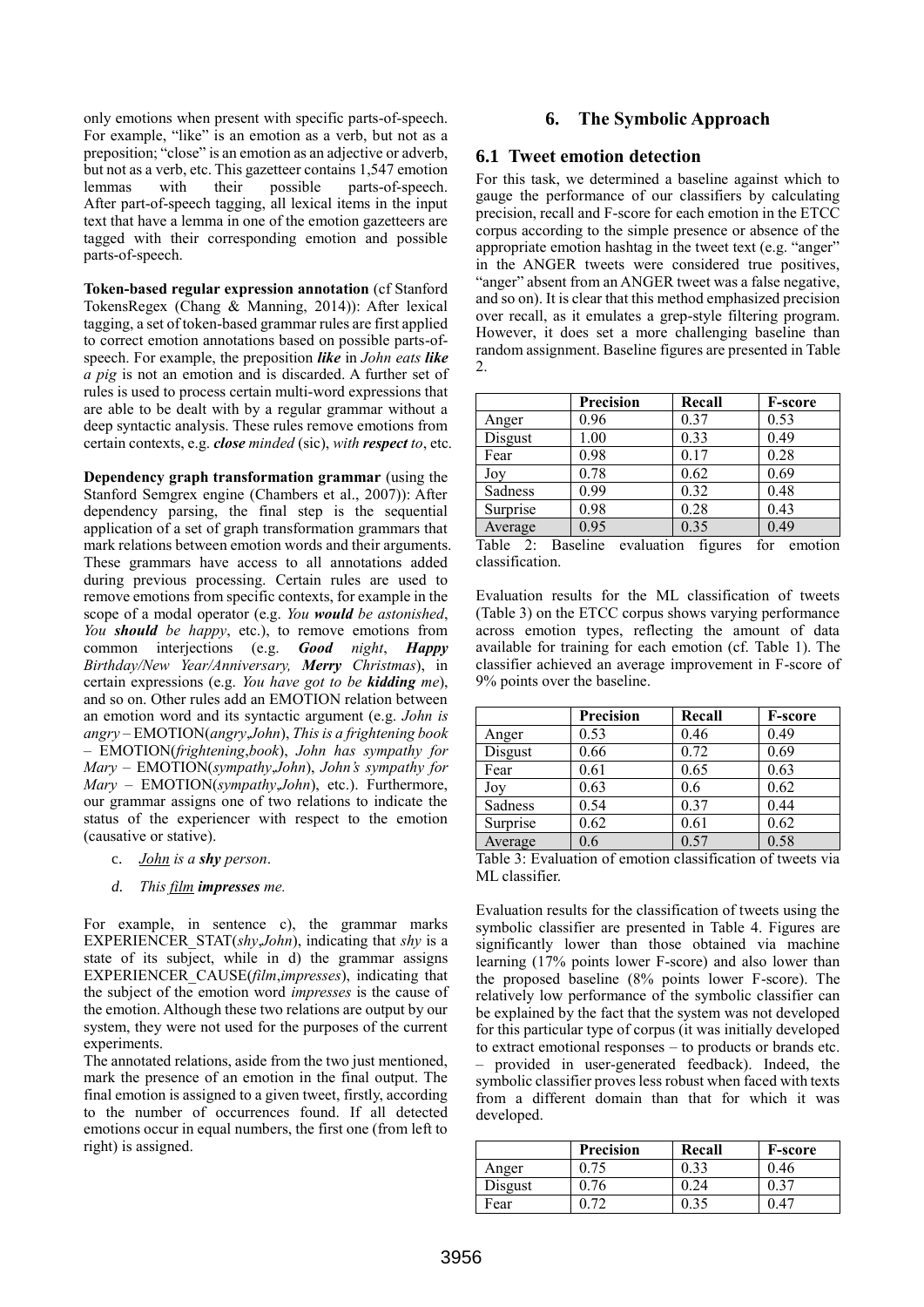| Joy      | 0.26 | $_{0.68}$ | 27  |
|----------|------|-----------|-----|
| Sadness  | 24   | 0.37      | 29  |
| Surprise | 0.84 | 0.37      |     |
| Average  | 0.60 | 0.39      | .41 |

<span id="page-4-0"></span>Table 4: Evaluation of emotion classification of tweets via symbolic classifier.

### **6.2 Tweet relevance**

To evaluate the performance of the classifier in detecting emotional tweets in the ETCR corpus, we ran the classifier with differing score thresholds for emotion detection. For example, with a threshold set at 0.4, at least one emotion must have a score above 0.4 for the tweet to be classified as emotional. The reasoning behind this is that, for a tweet with no emotional content, one would expect the classifier to attribute equal scores to all emotions and, in the case of emotional ones, different scores for each emotion. By varying the threshold score for emotion classification we hoped to determine the optimal score for detecting the<br>emotional relevance of a tweet relevance of a tweet. The graph in **Erreur ! Source du renvoi introuvable.** shows the F-score results of the evaluation for each of the tested thresholds. As expected, lower score thresholds favored recall, with relatively low precision, while precision, although still mediocre, was better at higher thresholds. Best performance for the classifier was an Fscore of 0.26.



Figure 1: F-score for the detection of emotional versus nonemotional tweets with respect to minimum score threshold.

Notice that always assigning the non-emotional category to tweets in the corpus provides the baseline figures shown in [Table 5.](#page-4-1)

|               | <b>Precision</b> | Recall | <b>F-score</b> |
|---------------|------------------|--------|----------------|
| Emotional     |                  |        |                |
| Non-emotional | 0.91             | .00    | 0.95           |
| Average       | 0.45             | .50    | 0.48           |

<span id="page-4-1"></span>Table 5: Baseline figures for detecting emotional versus non-emotional tweets.

Evaluation figures for the symbolic methods to detecting emotional versus non-emotional tweets [\(Table 6\)](#page-4-2) show a

l

major improvement over the above baseline (0.72 versus 0.48 average F-score). The figures also show a major improvement over those obtained by the classifier (F-score of 0.48 versus 0.26 for detection of emotional tweets).<sup>4</sup>

|               | <b>Precision</b> | Recall | <b>F-score</b> |
|---------------|------------------|--------|----------------|
| Emotional     | 0.54             | 0.43   | 0.48           |
| Non-emotional | 0 94             | 0.96   | 0.95           |
| Average       |                  | ).69   |                |

<span id="page-4-2"></span>Table 6: Figures for detecting emotional versus nonemotional tweets with symbolic methods.

#### **7. Conclusion & Future Work**

We described two corpora – ETCC for tweet emotion classification and ETCR for tweet emotion relevance – created in the hope of providing evaluation data that avoids problems of over-subjectivity. This data was used to train and test a machine learning classifier, and test a rule-based classifier in the tasks of emotion classification and tweet relevance with respect to emotion. Evaluation results showed that a symbolic approach outperforms a classifier for determining the relevance (emotional versus nonemotional) of tweets, while the ML classifier is better adapted to the task of tweet emotion classification. A logical step for future work would be to combine both approaches in a hybrid system to process a stream of tweets – retrieving pertinent tweets via a symbolic system and classifying them with a ML classifier. Ensuring the quality of the annotated data would also be beneficial: a manual verification and correction of the ETCC "silver standard" corpus would provide higher quality data and checking inter-annotator agreement for the ETCR corpus would provide a means of verifying the relatively "objective" nature of the annotation task we defined.

#### **8. References**

Alm, C.O., Roth, D. and Sproat, R. (2005). Emotions from text: Machine learning for text-based emotion prediction. In *Proceedings of HLT/EMNLP*, Vancouver, BC, Canada.

Bittar, A., Dini, L., Maurel, S. and Ruhlmann, M. (2014). The Dangerous Myth of the Star System. In *Proceedings of the 9th International Conference on Language Resources and Evaluation (LREC 2014)*, May 2014, Reykjavik, Iceland.

Chambers, N., Cer, D., Grenager, T., Hall, D., Kiddon, C., MacCartney, B., de Marneffe, M.-C., Ramage, D., Yeh, E. and Manning, C.D. (2007). Learning Alignments and Leveraging Natural Logic. *Proceedings of the Workshop on Textual Entailment and Paraphrasing*, pp. 165–170.

Chang, A.X. and Manning, C.D. (2014). TokensRegex: Defining cascaded regular expressions over tokens. *Stanford University Technical Report*.

Dickinson, T. (2015). Scraping Tweets Directly from Twitter. http://tomkdickinson.co.uk/2015/01/scraping-

threshold based Machine Learning technique similar to the one we described here, for which our performance figures are lower.

<sup>4</sup> In absolute terms, our results for distinguishing emotional from non-emotional tweets are similar to the averaged figures of (Suttles  $&$  Ide, 2013). Surprisingly, however the results they obtain are derived from the application of a